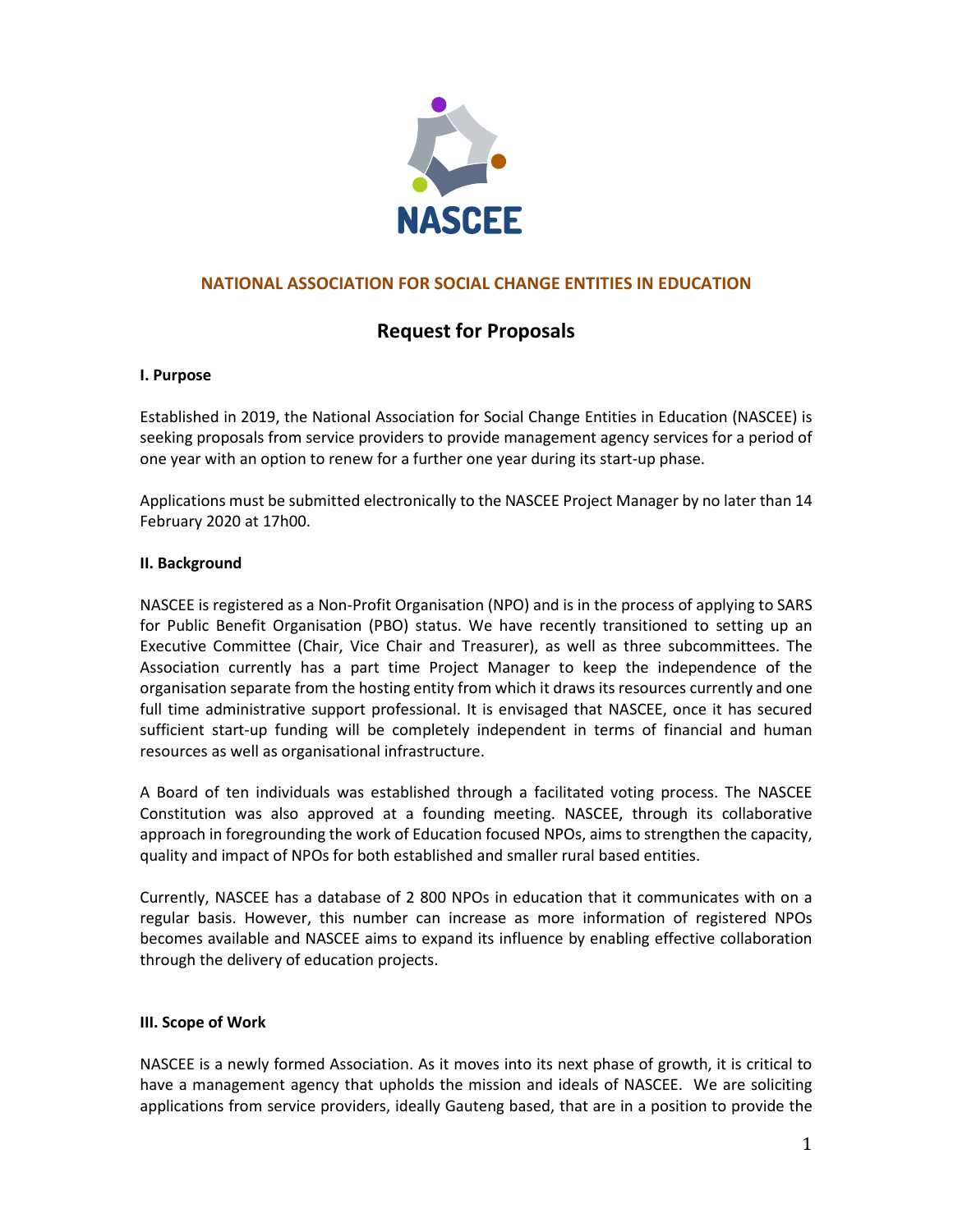Administrative/Operational, Marketing/PR, Financial (including Fundraising) and Governance services required for NASCEE. The management agency will be accountable to the Board of Directors. The focus area in this phase will be to grow the membership and to ensure that NASCEE becomes financially self-sustaining by providing quality services on behalf of NASCEE. The following focus areas are necessary:

- Facilitating opportunities by actively looking at projects that can be scaled to have wider reach or larger impact;
- Extending capacity of NPOs working in education, through targeted training and collaboration, so that they can deliver on identified projects;
- Enhance good governance, inculcate shared responsibility and accountability to all stakeholders;
- Encourage reflection within the sector and continuous improvement practices to maximise the learning from projects;
- Showcasing and promoting projects/programmes that have an impact and make a difference in education; and
- Through an evidence-based approach, utilise members experiences and learnings to lobby and advocate for change at various levels with identified stakeholders within the education ecosystem.

## **IV. Criteria**

Interested organisations must meet the following minimum criteria in order to be shortlisted:

- 1. Adequate infrastructure to carry out the tasks indicated in this Request for Proposals
- 2. Dedicated staff for the work of NASCEE
- 3. At least five years of experience in managing and supporting another organisation in:
	- a. Governance support,
	- b. Accounting services,
	- c. Fundraising,
	- d. Consulting,
	- e. Executive coaching,
	- f. IT services,
	- g. Providing meeting space.

The appointed organisation must have the ability to transfer the knowledge, skills and habits of excellent organizational operation back to NASCEE in a handover process envisaged to be in years 3 and 4 of operation.

## **IV. Deliverables**

The appointed organisation will be expected to deliver the following:

- 1. Report to the NASCEE board on a monthly basis
- 2. Grow NASCEE by 200 members in the first year of operation
- 3. Prepare and host all Board and committee meetings (Exco, Governance & Finance, Communication & Marketing),
- 4. Liaise with all members and potential members
- 5. Fundraising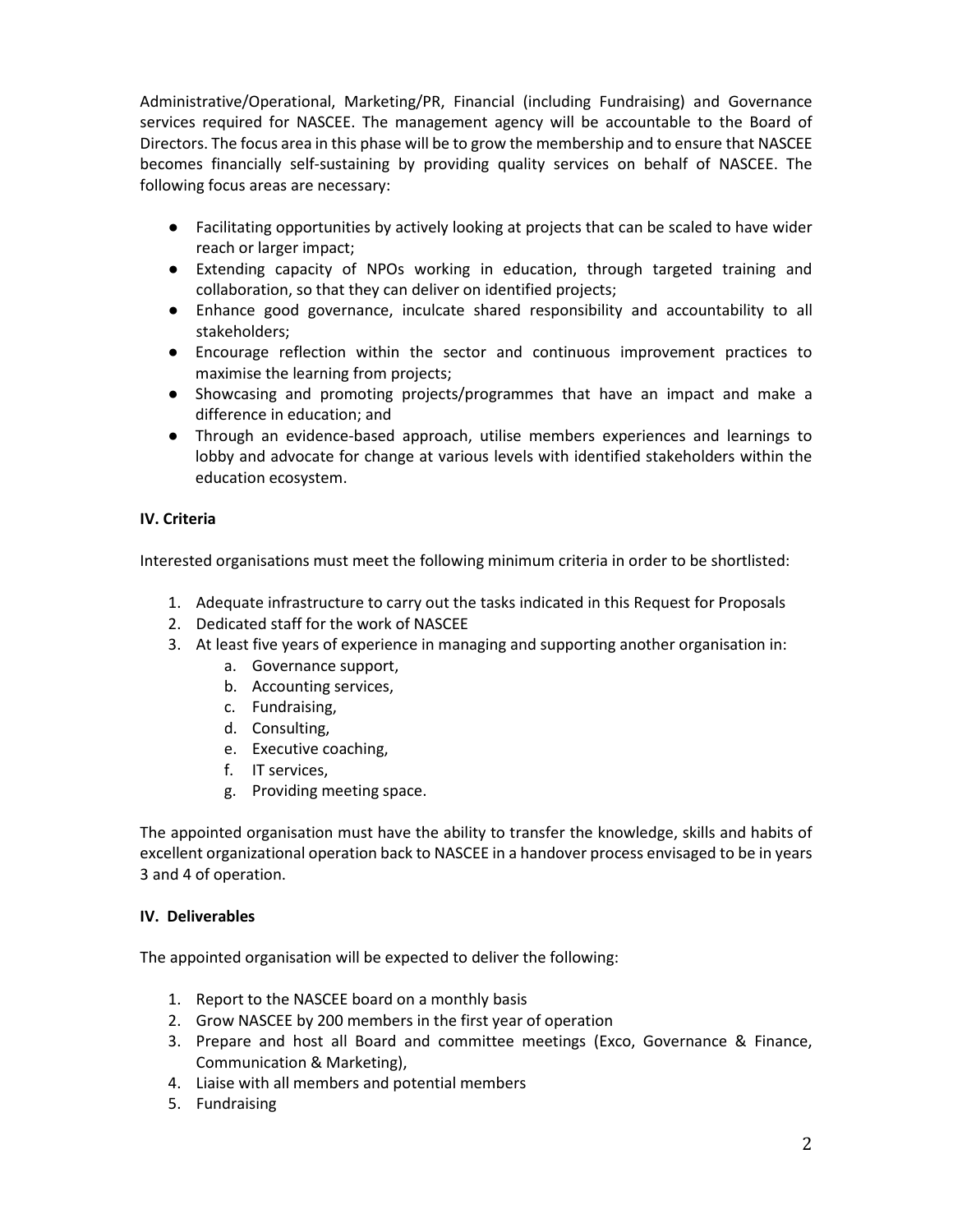- 6. Meet with broader stakeholders to establish and maintain partnerships including but not limited to DBE, DHET, IPASA, SAMEA, Edvision, etc
- 7. Maintain the NASCEE website
- 8. Ensure Communication strategy is implemented on all NASCEE platforms
- 9. Design and implement the Marketing and PR strategy for NASCEE
- 10. Prepare and facilitate regional workshops
- 11. Produce at least four Newsletters per annum
- 12. Prepare for and host the annual conference and AGM

#### **V. Evaluation and Award Process**

Submissions must include the following information:

- A proposal narrative (not to exceed 15 pages) which include the following:
	- o A business profile of the applicant
	- o An overview of Administrative and Operational Integrity, including description of: Operational Policies and Procedures; Staffing; and Financial Management, Accounting, Administrative, Human Resources, Risk Management and Technical Assistance Systems.
	- o Description of the administrative and accounting support that the applicant provides
- Documents showcasing the service providers fiscal integrity: Annual Budget; Annual Financial Audit; and Project Fund Accounting and Monitoring Systems and Mechanisms.
- Documents showcasing governance and operational structures: Code of Ethics; Board Governance; Conflict of Interest Policy, etc.
- Three recommendations, preferably from similar structured membership groups

| <b>Criteria</b>     | Weight |
|---------------------|--------|
| Capacity            | 30%    |
| Previous experience | 20%    |
| References          | 20%    |
| <b>BBBEE</b>        | 10%    |
| Price               | 20%    |
| <b>Total</b>        | 100%   |

The applications will be reviewed by the NASCEE Governance Working Committee. Shortlisted applicants will be called to be interviewed by a panel in the second week of February 2020. Interviews will take place in the third week of February. The final decision will be made before the end of February 2020.

Interviews of short-listed applicants will be held in Johannesburg and no travel costs are included.